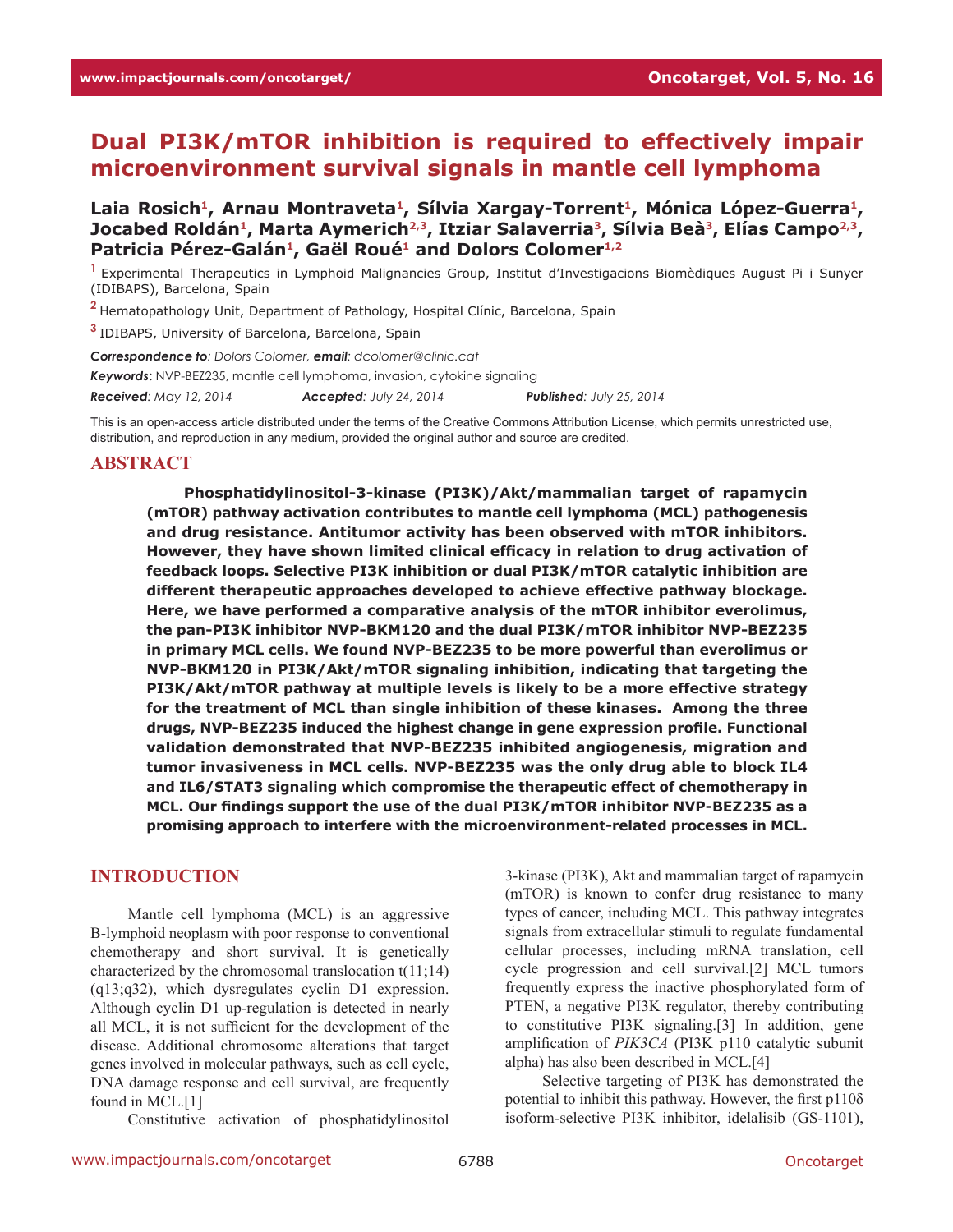| <b>Table 1.- Characteristics of MCL patients</b>                                                               |           |                          |                               |                                     |           |                                                                           |           |           |                                               |                                                                 |                                               |
|----------------------------------------------------------------------------------------------------------------|-----------|--------------------------|-------------------------------|-------------------------------------|-----------|---------------------------------------------------------------------------|-----------|-----------|-----------------------------------------------|-----------------------------------------------------------------|-----------------------------------------------|
| Patient nº. Source                                                                                             |           | <b>Disease</b><br>status | <b>Morphologic</b><br>variant | $%$ of<br>tumor<br>$\text{cells}^1$ |           | PTEN <sup>2</sup> PIK3CA <sup>2</sup> AKT1 <sup>2</sup> TP53 <sup>2</sup> |           |           | % cytotoxicity<br>to everolimus<br>(5µM, 48h) | % cytotoxicity<br>to NVP-<br><b>BKM120 (1µM,</b><br><b>48h)</b> | % cytotoxicity to<br>NVP-BEZ235<br>(1µM, 48h) |
| 1                                                                                                              | <b>PB</b> | <b>Diagnosis</b>         | Classical                     | 95                                  | <b>ND</b> | <b>ND</b>                                                                 | <b>ND</b> | <b>ND</b> | 10.74                                         | 36.54                                                           | 43.26                                         |
| $\mathbf{z}$                                                                                                   | PB        | <b>Diagnosis</b>         | Classical                     | 92                                  | <b>WT</b> | Gain                                                                      | WT        | <b>WT</b> | 23                                            | 37.55                                                           | 70.86                                         |
| 3                                                                                                              | PB.       | <b>Diagnosis</b>         | Classical                     | 88                                  | WT        | Gain                                                                      | WT        | mut/upd   | 40.31                                         | 33.3                                                            | 68.96                                         |
| 4                                                                                                              | PB        | <b>Diagnosis</b>         | Classical                     | 92                                  | <b>WT</b> | <b>WT</b>                                                                 | <b>WT</b> | <b>WT</b> | 41.61                                         | 55.54                                                           | 54.21                                         |
| 5                                                                                                              | <b>PB</b> | <b>Diagnosis</b>         | Classical                     | 94                                  | WT        | WT                                                                        | WT        | WТ        | 10.51                                         | 6.59                                                            | 12.17                                         |
| 6                                                                                                              | PB        | <b>Diagnosis</b>         | Classical                     | 80                                  | <b>ND</b> | <b>ND</b>                                                                 | <b>ND</b> | <b>ND</b> | $\mathbf{0}$                                  | 31.28                                                           | 31.19                                         |
| 7                                                                                                              | <b>PB</b> | Diagnosis                | Classical                     | 93                                  | <b>ND</b> | <b>ND</b>                                                                 | <b>ND</b> | <b>ND</b> | 10.76                                         | 16.31                                                           | 42.61                                         |
| 8                                                                                                              | PB        | <b>Diagnosis</b>         | <b>Classical</b>              | 93                                  | WT        | Gain                                                                      | WT        | WT        | 28.44                                         | 30.38                                                           | 31.59                                         |
| 9                                                                                                              | <b>PB</b> | Progression              | Classical                     | 89                                  | WT        | Gain                                                                      | WT        | mut/upd   | 58.42                                         | 61.26                                                           | 59.21                                         |
| 10                                                                                                             | <b>PB</b> | <b>Diagnosis</b>         | Classical                     | 96                                  | <b>WT</b> | <b>WT</b>                                                                 | <b>WT</b> | mut/upd   | 13.33                                         | 35.57                                                           | 27.77                                         |
| 11                                                                                                             | <b>PB</b> | <b>Diagnosis</b>         | Classical                     | 97                                  | WT        | <b>WT</b>                                                                 | <b>WT</b> | <b>WT</b> | 13.07                                         | 6.96                                                            | 6.94                                          |
|                                                                                                                |           |                          |                               |                                     |           |                                                                           |           |           |                                               |                                                                 |                                               |
| Abbreviations: PB: peripheral blood; ND: not determined; WT: wild type; upd: uniparental disomy; mut: mutation |           |                          |                               |                                     |           |                                                                           |           |           |                                               |                                                                 |                                               |
| <sup>1</sup> CD19+, CD5+ cells were analyzed by flow cytometry                                                 |           |                          |                               |                                     |           |                                                                           |           |           |                                               |                                                                 |                                               |
| <sup>2</sup> detected by SNP arrays. [43]                                                                      |           |                          |                               |                                     |           |                                                                           |           |           |                                               |                                                                 |                                               |

with notable results in indolent non-Hodgkin lymphoma<sup>[5]</sup> and chronic lymphocytic leukemia,[6] showed modest responses in patients with MCL.[7] Moreover, it has been postulated that the increased expression of PI3K p110α isoform in MCL particularly at relapse might play a role in MCL progression,[8] supporting the use of pan-PI3K inhibitors. Currently, multiple PI3K inhibitors are under clinical investigation.[9] Among them, NVP-BKM120 has shown efficacy both *in vitro*[10-13] and *in vivo*[14] in several malignancies.

Allosteric mTOR inhibitors, which include rapamycin (sirolimus) and its analogues (temsirolimus, everolimus and ridaforolimus), mainly target mTORC1 and also show single agent activity in a range of B-cell malignancies.[15] Temsirolimus was approved by the European Medicines Agency for the treatment of relapsed and refractory MCL, while ridaforolimus and everolimus have been entered in several clinical trials. [16] However, mTORC1-specificity of rapamycin analogues may limit its efficacy due to feedback activation of upstream PI3K signaling, leading to Akt hyperactivation.[17] In this sense, we previously reported that activity of the oral mTOR inhibitor everolimus, is limited by Akt rephosphorylation and that a selective Akt inhibitor overcomes this compensatory reactivation. [18] In this context, dual PI3K/mTOR inhibitors have been synthesized, which, unlike rapamycin and its analogues, are ATP competitive inhibitors and target the catalytic site of both kinases.[9] These dual PI3K/ mTOR inhibitors have increased antitumor effects due to their ability to suppress the prosurvival regulatory feedback.[19] NVP-BEZ235 is an orally bioavailable imidazoquinoline derivative that inhibits the kinase activity of PI3K, mTORC1 and mTORC2.[20] It has shown pre-clinical activity against a range of lymphoid

malignancies[13;19;21-23] and is currently undergoing phase I evaluation in acute leukemia (NCT01756118). NVP-BEZ235 also exhibited antiproliferative effect in MCL cell lines by downregulating Mcl-1[24] and synergisms with conventional agents.<sup>[25;26]</sup>

In this study, we compared the therapeutic potential of the novel dual PI3K/mTOR inhibitor NVP-BEZ235 to NVP-BKM120 (pan-class I PI3K inhibitor) and everolimus (mTORC1 inhibitor) in primary MCL samples. Our study supports the view that the concurrent suppression of PI3K and mTORC2, in addition to mTORC1, is likely to be a more effective strategy for the treatment of MCL than single inhibition of these kinases.

# **RESULTS**

# **Superior inhibitory activity of NVP-BEZ235 towards PI3K/Akt/mTOR signaling compared to everolimus and NVP-BKM120 in primary MCL cells**

Cells from 11 primary MCL cases were exposed to everolimus (5  $\mu$ M), NVP-BEZ235 (1  $\mu$ M) or NVP-BKM120 (1  $\mu$ M) for 48 hours and cytotoxicity was measured by Annexin V labeling (Table 1). Drug optimal doses were selected based on previous studies.[10;18;24] These doses showed a low cytotoxic effect in healthy B and T lymphocytes (data not shown). Figure 1A the three compounds induced significant cytotoxicity compared to control (\*\*, *P* < 0.01; \*\*\*, *P* < 0.001). Among them, NVP-BEZ235 induced a high cytotoxic effect with a mean response of  $40.80 \pm 21.30$  % which was significantly higher than that observed with everolimus (mean response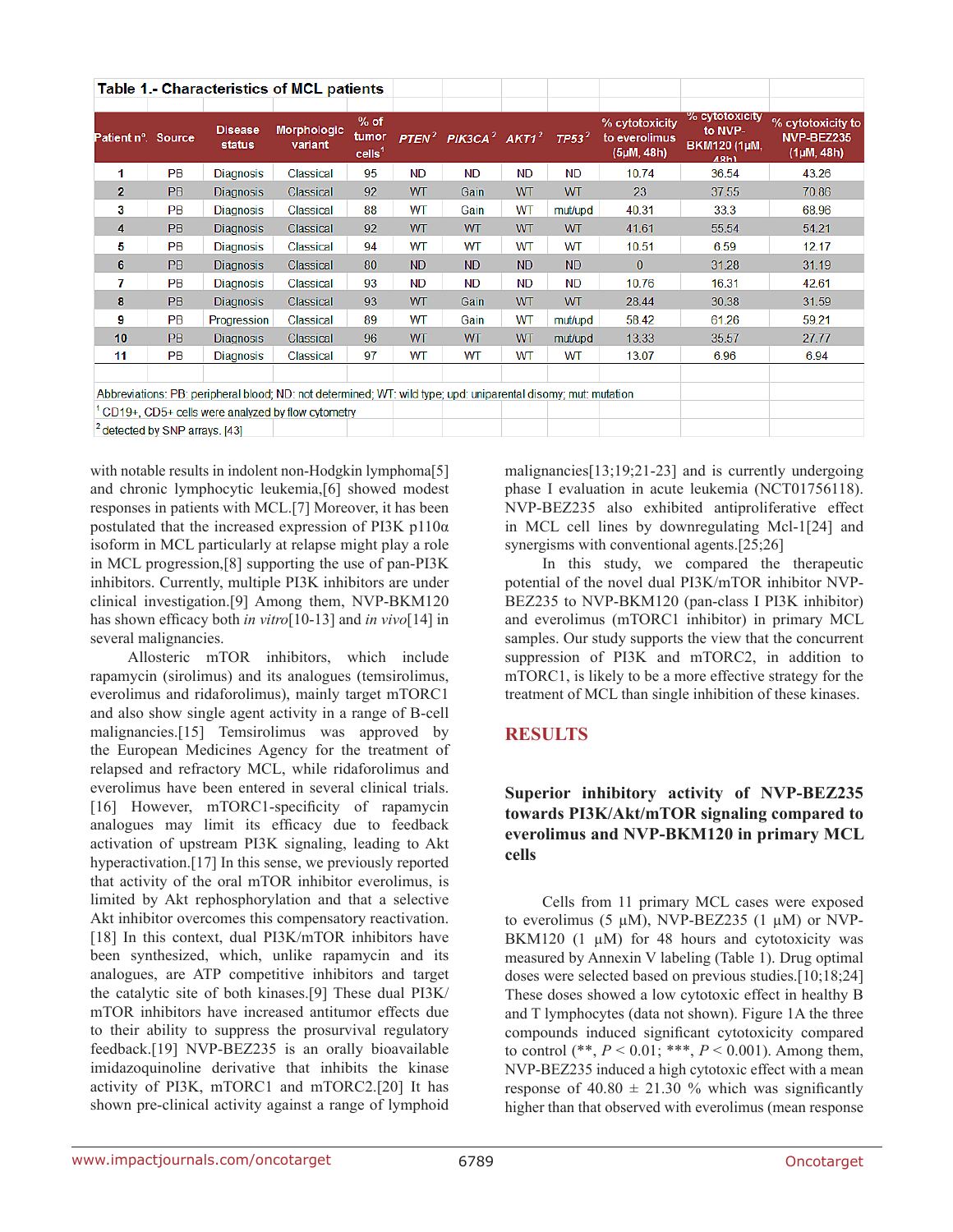of 22.74  $\pm$  17.63 %; \*\*, *P* < 0.01). The antitumor effect of the pan-PI3K inhibitor NVP-BKM120 reached 31.93  $\pm$ 17.31 %. The sensitivity to these drugs was not related to genomic alterations of PI3K/Akt/mTOR (*PTEN* deletion, *PIK3CA* and *AKT1* amplifications) or *TP53* alterations (Table 1).

We then studied the ability of these drugs to overcome stroma-mediated resistance. As expected, coculture of primary MCL cells with the stromal cell line HS-5 protected MCL cells from spontaneous apoptosis after 48 hours of HS-5 coculture (\*\*, *P* < 0.01; data not shown). Of note, the three compounds were able to induce apoptosis with the same efficiency despite the presence of stromal cells, although only NVP-BEZ235 enhanced MCL cell killing in HS-5 coculture (Figure 1B;  $*, P < 0.05$ ).

We further evaluated the effect of these compounds in the PI3K-mediated signaling. As expected, everolimus blocked the activation of the mTOR downstream target RPS6 but barely modified phospho-Akt levels, consistent with the Akt rephosphorylation after exposure to everolimus.[17;18] We also observed that NVP-BKM120 downregulated the phosphorylation levels of Akt and the mTOR targets, RPS6 and EIF4E, while the dual inhibitor NVP-BEZ235 demonstrated the greater inhibitory activity toward PI3K/Akt/mTOR signaling pathway, with a complete reduction of the phosphorylation levels of Akt, 4EBP1, RPS6 and EIF4E (Figure 1C).

Thus, in MCL primary cells, dual PI3K/mTOR inhibition is the best strategy to efficiently block PI3Kmediated signaling and to induce major apoptosis, even in



**Figure 1: Cytotoxic effect of everolimus, NVP-BEZ235 and NVP-BKM120 and PI3K/Akt/mTOR signaling inhibition in primary MCL cells.** A, Primary MCL cells were treated with 5 µM everolimus, 1 µM NVP-BEZ235 or 1 µM NVP-BKM120 for 48 hours and cytotoxicity was measured by Annexin V labeling. Mean ± SEM of all the samples analyzed (n=11). B, Primary MCL cells (n=9) were cocultured with or without HS-5 and incubated with the corresponding drugs as above. Cell viability was assessed by Annexin V labeling at 48 hours and calculated relative to the respective untreated control, with or without stroma. Mean ± SEM of the cases analyzed. C, MCL cells were exposed for 8 hours to the corresponding drugs as previously. Analysis of phosphorylated and total levels of Akt, RPS6, 4EBP1 and EIF4E were determined by Western blot. Ratio between phosphorylated and total protein levels was calculated and relative protein quantification in treated versus control extracts was conducted with Image Gauge software (Fujifilm). α-tubulin was probed as a loading control. Two representative cases are shown (MCL n°.1 and n°.7). \*,  $P < 0.05$ ; \*\*,  $P < 0.01$ ; \*\*\*,  $P < 0.001$ ; ns, not significant.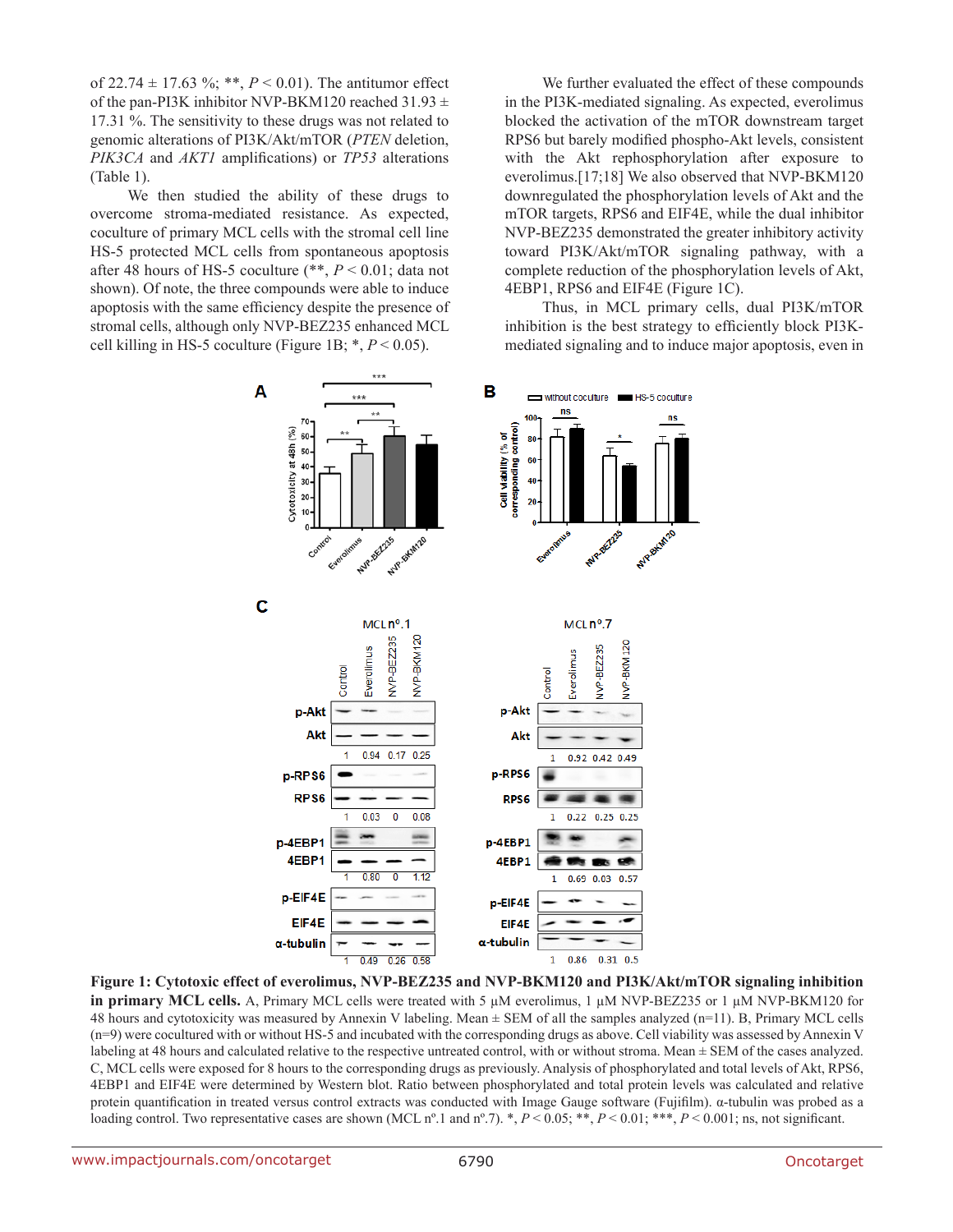the presence of stroma.

#### **NVP-BEZ235 modulates genes related to inflammation, cytokine signaling, angiogenesis and tumor invasiveness**

We next analyzed the impact of these PI3K/Akt/ mTOR inhibitors on gene expression profile (GEP) of two representative MCL cases (MCL nº.1 and nº.2, Table 1) treated for 8 hours with the corresponding drugs. We selected the common genes between the two MCL cases that were differentially expressed from each treatment compared to the control, with an absolute fold change above 1.5. Everolimus treatment induced the lowest number of gene modulations (118 genes upregulated and 68 downregulated), whereas after NVP-BKM120 treatment 254 genes were upregulated and 290 genes were downregulated. Interestingly, NVP-BEZ235 modulated the highest number of genes, being 319 genes upregulated and 399 downregulated (Figure 2A). Unsupervised hierarchical clustering in each case showed that control and everolimus-treated samples clustered together, consistent with the low number of genes modified by the drug. NVP-BKM120-treated samples clustered with the previous control-everolimus group. Importantly, NVP-BEZ235-treated samples showed the most different gene expression pattern, as indicated by the independent branch of the dendogram (Supplementary Figure A.1). We then selected the genes specifically modulated by NVP-BEZ235 that were not modified by the other inhibitors. Figure 2B shows the heatmap of these 619 genes (281 genes upregulated and 338 genes downregulated) in a representative primary MCL case.

As NVP-BEZ235 came out to be the compound that induces more dramatic changes in GEP, we next explored the biological networks involved in NVP-BEZ235 treatment in MCL cells. As shown in Figure 2C, using gene set enrichment analysis (GSEA) with a false discovery rate  $(FDR) < 0.05$  and a normalized enrichment score (NES)  $\le$  -1.7, we identified several gene sets negatively enriched in NVP-BEZ235-treated cells that were related to respiratory electron transport, glucose metabolism, B-cell receptor signaling, cell cycle and proliferation, all of them pathways well-known to be affected by PI3K/Akt/mTOR inhibitors.[2] In addition, we also identified other pathways negatively enriched in NVP-BEZ235-treated cells involved in hypoxia response, angiogenesis, cell invasion, cytokines and inflammation, such as NF-κB pathway, TOLL pathway, IL4 and IL6 signaling, and STAT3 pathway. Complete information of the gene signatures is shown in Supplementary Table A.2.

Altogether, these findings suggest that improved antitumor activity of NVP-BEZ235 in MCL is mostly



**Figure 2: Gene expression profile analysis of primary MCL cells treated with everolimus, NVP-BEZ235 or NVP-BKM120.** A, Graph depicting the number of differentially expressed genes from each treatment compared to the control of the two MCL cases, with an absolute fold change > 1.5. B, Heatmap illustrating the 619 exclusively expressed genes modulated by NVP-BEZ235 clustered according to unsupervised hierarchical clustering analysis. Samples with similar patterns of expression of the genes studied cluster together, as indicated by the dendogram. Red indicates increased expression and blue decreased expression relative to the median expression level according to the color scale shown. A representative case is shown (MCL n°.2). C, Gene signatures specifically downregulated by NVP-BEZ235 were obtained with GSEA. Bars represent NES (NES < -1.7). FDR < 0.05 was considered significant.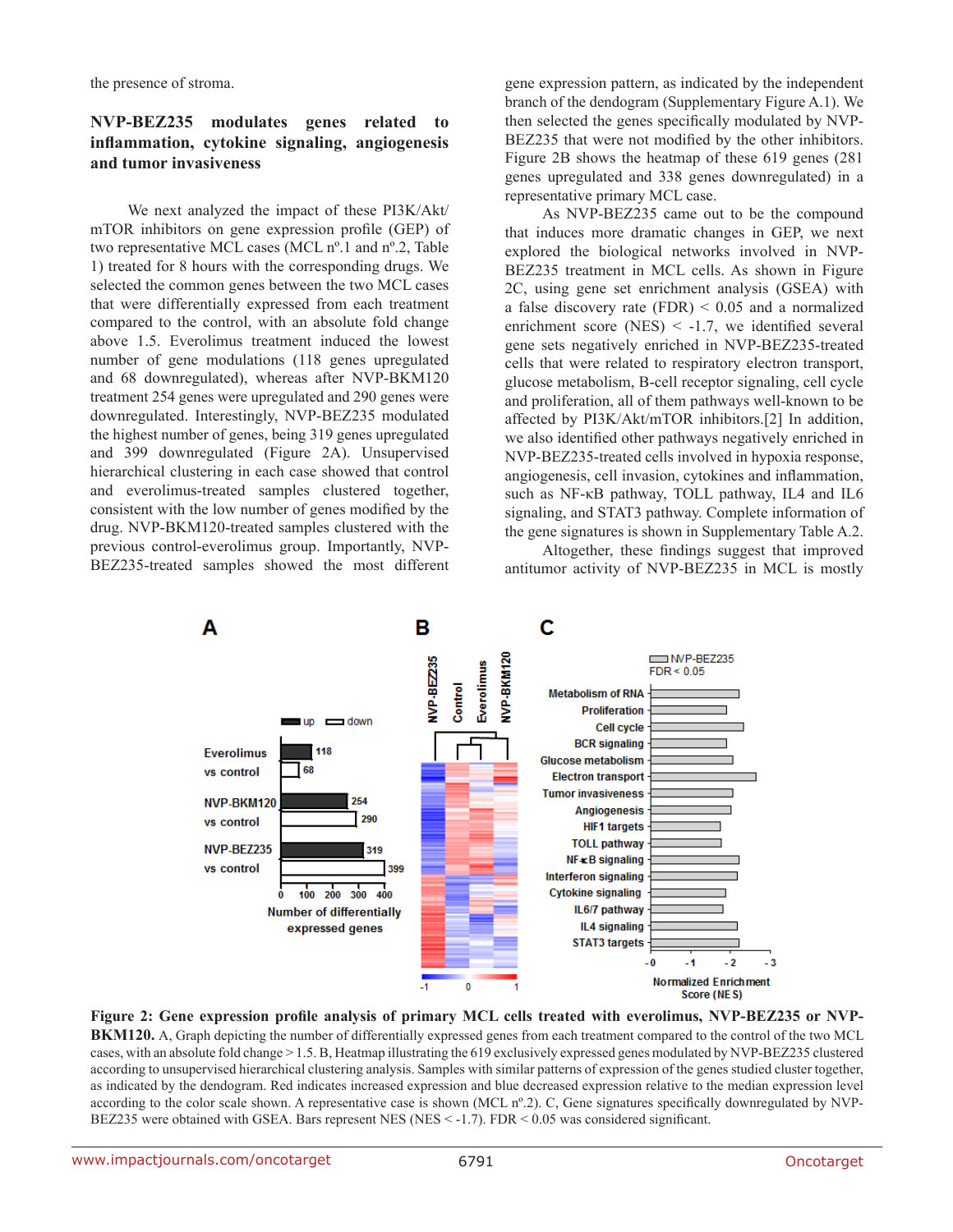associated with its capacity to modulate a high number of genes related to angiogenic and invasive processes, inflammation and cytokine signaling.

#### **NVP-BEZ235 blocks IL4 and IL6 signaling in MCL cells**

In order to validate the relevance of the GSEA gene categories related to inflammation and cytokine signaling, we selected a subset of the top leading edge genes for further analysis in 10 primary MCL cells exposed to the different drugs (Supplementary Table A.1). Several genes related to the IL4, IL6 and STAT3 signatures, *HCK* (\*\*, *P* < 0.01), *IL6* (\*, *P* < 0.05)*, IRF1* (\*, *P* < 0.05) and *SP110*  (\*\*, *P* < 0.01) were validated as being downregulated only by NVP-BEZ235 treatment. *STAT1* was downregulated by both everolimus  $(*, P < 0.05)$  and NVP-BEZ235  $(**, P < 0.01)$ , although NVP-BEZ235 effect was more pronounced. Statistical significance was also achieved with  $TLR4$  (\*\*,  $P < 0.01$ ), from the TOLL pathway signature (Figure 3A).

To further study the effect of NVP-BEZ235 in interleukin signaling, primary MCL cells were exposed to the corresponding drugs in the presence or absence of IL4 or IL6 (Figure 3B). We observed that IL4 protected MCL cells from spontaneous apoptosis (\*, *P* < 0.05; data not shown). Interestingly, while the cytotoxic effect of everolimus and NVP-BKM120 was almost completely reverted by IL4 (\*\*,  $P < 0.01$  for everolimus; \*,  $P <$ 0.05 for NVP-BKM120), no alteration of NVP-BEZ235 citotoxicity was observed in the presence of IL4. It is known that the activating phosphorylation of STAT proteins can be triggered by cytokines such as IL4 and IL6.[27] As shown in Figure 3C, incubation of primary MCL cells with IL4 resulted in the phosphorylation of downstream STAT6 and, in a minor degree, of STAT3. Consistent with GEP data, NVP-BEZ235 was the only drug able to block STAT6 and STAT3 phosphorylation after IL4 stimulation, indicating that this compound is interfering IL4 signaling in primary MCL cells. In the case of IL6 stimulation, despite no differences in viability were observed after treatment with the corresponding drugs (Figure 3B), only NVP-BEZ235 was able to decrease the phosphorylation levels of STAT3 induced by IL6 (Figure 3C).

These data demonstrate that only the dual inhibitor NVP-BEZ235 is able to hamper IL4 and IL6 signaling in MCL cells compared to everolimus or NVP-BKM120.

#### **PI3K/Akt/mTOR inhibitors effect on CXCL12 induced MCL cell migration and invasion and tumor angiogenesis**

To further validate GSEA results, we next explored the role of these PI3K/Akt/mTOR inhibitors in invasive and angiogenic processes in MCL. As tumor invasiveness couples with the migratory ability of cells, we first investigated the effect of these drugs on actin polymerization and cell chemotaxis in response to CXCL12. As shown in Figure 4A, CXCL12 induced a notable increase in actin polymerization that was significantly decreased only after NVP-BEZ235 incubation  $(*, P < 0.05)$ . MCL cells were then assayed for chemotaxis toward CXCL12. Figure 4B shows that everolimus and NVP-BEZ235 significantly reduced the number of migrating MCL cells in the presence of the chemokine (59.80  $\pm$  6.87 % of inhibition for everolimus, 66.87  $\pm$  4.78 % of inhibition for NVP-BEZ235;  $*$ , *P* < 0.05), whereas NVP-BKM120 had no significant effect. We then examined the effect of these drugs on MCL invasive properties with matrigel-coated invasion chambers that simulate extracellular matrix. In response to CXCL12, untreated MCL cells passed through matrigel, however, NVP-BEZ235 significantly reduced CXCL12 induced invasion  $(*, P < 0.05)$  whereas NVP-BKM120 and everolimus did not (Figure 4C).

Finally, we analyzed the effect of these drugs on tumor angiogenesis with HUVEC tube formation assay. Supernatants from MCL cells treated with NVP-BEZ235 were significantly less angiogenic than those from untreated MCL cells  $(*, P < 0.05)$ , although MCL cells exposed to everolimus or NVP-BKM120 showed a tendency but not a significant decrease in the angiogenic activity on HUVEC cells (Figure 5A).

All these results show that NVP-BEZ235 exerts a significant reduction of migratory, invasive and angiogenic properties of MCL cells.

#### **DISCUSSION**

MCL is characterized by an unfavorable clinical evolution being one of the most aggressive B-cell lymphomas. Furthermore, current conventional therapies are not able to control the long term evolution of the disease and the tumors present frequent relapses. The constitutive activation of the PI3K/Akt/mTOR signaling pathway, which is involved in the regulation of essential cellular functions, is commonly observed in many tumors, including MCL, and is critical for tumor progression and resistance to antineoplastic drugs.[3;9]

Antitumor activity has been observed with mTOR inhibitors as monotherapy or in combination. However, only a portion of relapsed/refractory MCL patients respond to the rapamycin analogues and the response is generally not durable.[28-32] It has been reported that several signaling feedback loops might attenuate the effectiveness of these compounds,[17] so dual catalytic inhibition of PI3K/mTOR could be a good strategy to address PI3K/ Akt/mTOR resistance mechanisms.

Here, we have compared the effect of everolimus, an mTORC1 inhibitor, NVP-BEZ235, a dual inhibitor of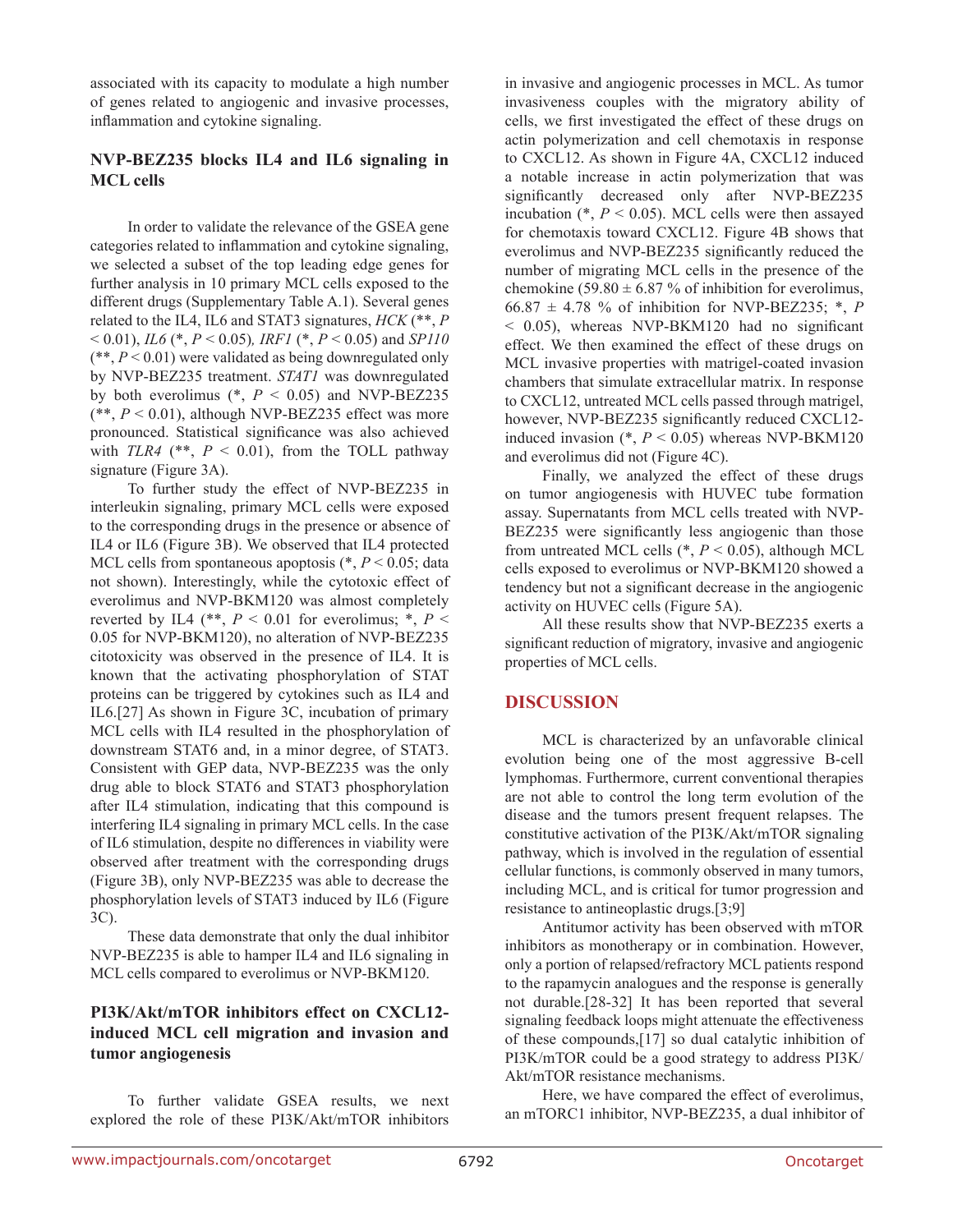

**Figure 3: NVP-BEZ235 disrupts IL4 and IL6 signaling.** A, Primary MCL cells were exposed to 5 μM everolimus, 1 μM NVP-BEZ235 and 1 μM NVP-BKM120 for 8 hours and mRNA levels of the selected genes were examined by qRT-PCR. Relative mRNA expression levels were referred to untreated controls. Bars represent the mean  $\pm$  SEM of all the samples tested (n=10). B, MCL cells were simultaneously incubated with IL4 (20 ng/mL) or IL6 (40 ng/mL) and the corresponding drugs (5 μM everolimus, 1 μM NVP-BEZ235 or 1 μM NVP-BKM120). Cell viability was determined at 48 hours by Annexin V labeling and represented relative to the respective untreated control, with or without IL4 (n=8) or IL6 (n=7). Mean  $\pm$  SEM of the cases analyzed. C, Western blot analysis of phosphorylated and total levels of STAT3 and STAT6 was performed after 30 minutes of simultaneous exposure of IL4 or IL6 and the corresponding drugs. β-actin or α-tubulin was probed as a loading control. Two representative cases are shown (MCL nº.1 and nº.7). Ratio between phosphorylated and total protein levels was calculated with Image Gauge software (Fujifilm). \*, *P* < 0.05; \*\*, *P* < 0.01; ns, not significant.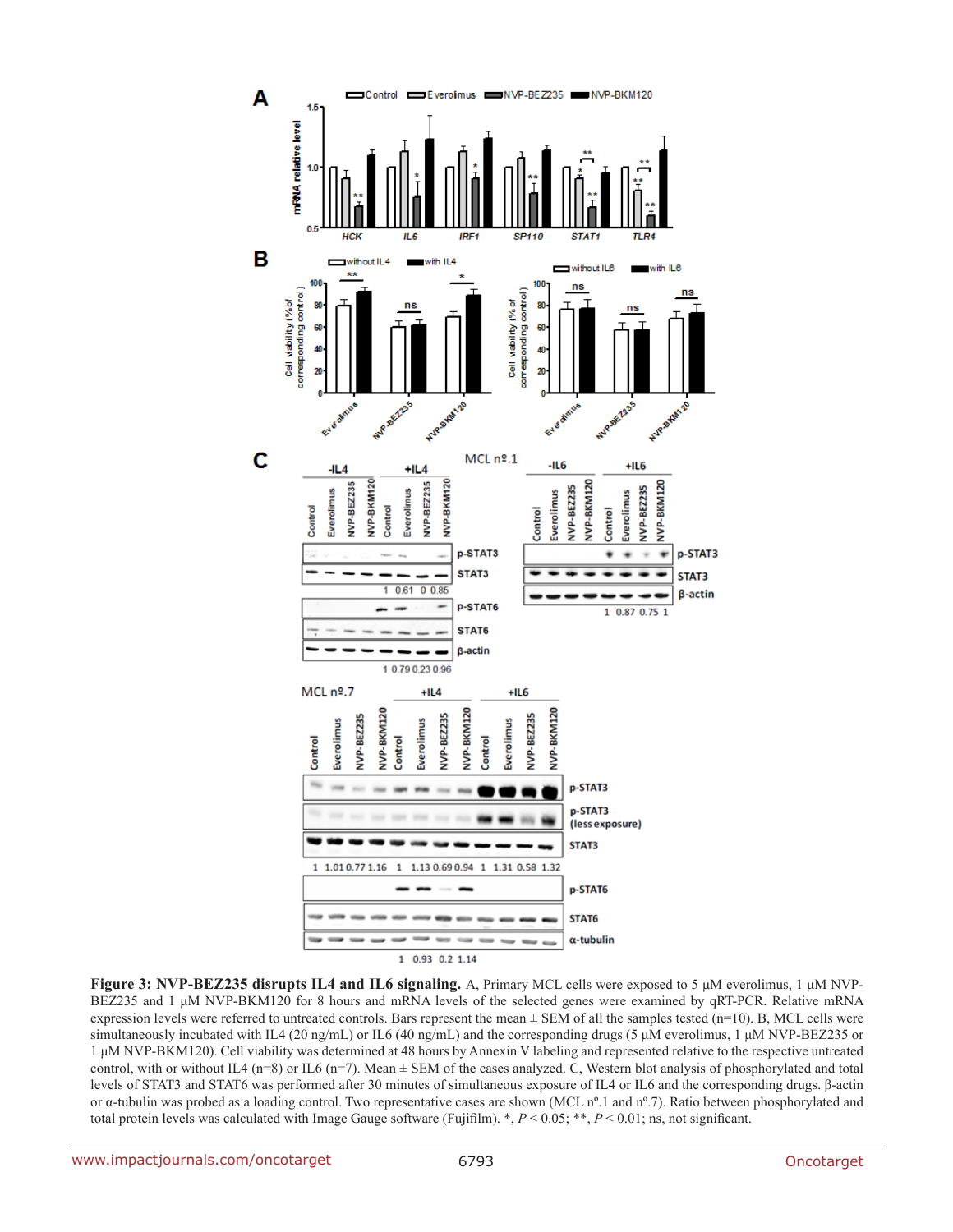PI3K and mTOR (mTORC1 and mTORC2) and NVP-BKM120, a pan-PI3K inhibitor, in primary MCL cells. We observed that NVP-BEZ235 was more powerful than everolimus or NVP-BKM120 in PI3K/Akt/mTOR signaling inhibition and in cytotoxicity induction in the



**Figure 4: PI3K/Akt/mTOR inhibitors effect on CXCL12-induced MCL cell migration and invasion.**  A, Primary MCL cells were preincubated with 5 μM everolimus, 1 μM NVP-BEZ235 or 1 μM NVP-BKM120 for 1 hour before CXCL12 (200 ng/mL) addition. Polymerized actin content was determined at the indicated time points after CXCL12 addition. Results are displayed relative to the samples (n=7) before chemokine stimulation (100 %). Bars represent the mean  $\pm$  SEM. B, MCL samples (n=7) were assayed for chemotaxis toward CXCL12 after 1 hour of preincubation with the drugs. Relative number of migrating cells to the untreated control without CXCL12 is represented. Bars correspond to the mean  $\pm$  SEM. C, Samples (n=7) were assayed for invasion toward CXCL12 through matrigel invasion chambers. Invasion is represented as the ratio between invasive cells and input viable cells, relative to the untreated control. Bars correspond to the mean  $\pm$  SEM.  $*, P < 0.05.$ 

presence of stromal cells. Accordingly, the ability of NVP-BEZ235 to overcome microenvironment signals has been previously reported in MCL cell lines.[25] Our results confirmed for the first time this effect in primary MCL cells. Thus, the use of the PI3K/mTOR dual inhibitor would support the idea that targeting PI3K/Akt/mTOR at multiple levels might be more efficient at inducing apoptosis in the presence of microenvironment signals and to prevent the development of drug resistance. This is in agreement with a previous report of our group, where we showed that dual mTORC1 and Akt targeting with everolimus and an isoselective Akt inhibitor, respectively, exerted synergistic antitumor activity in MCL.[18]

Based on the differences in drug-related cytotoxic effect, GEP approach revealed that NVP-BEZ235 treatment was associated with the highest number of modulated genes compared to NVP-BKM120 and everolimus, being the MTORC1 inhibitor the drug that induced the lowest number of gene changes. Consistently,

A



**Figure 5: NVP-BEZ235 downregulates angiogenesis in MCL cells.** A, Supernatants from MCL cells were harvested after 8 hours of incubation with drugs and added to HUVEC cells for 24h. The number of branch points was quantified as the mean of 5 randomly chosen fields from each well, as relative to the untreated control. Bars represent the mean  $\pm$  SEM of 6 MCL cases. Microscope images (x40 magnification) from a representative case are shown (MCL  $n^{\circ}.7$ ).  $*$ ,  $P < 0.05$ .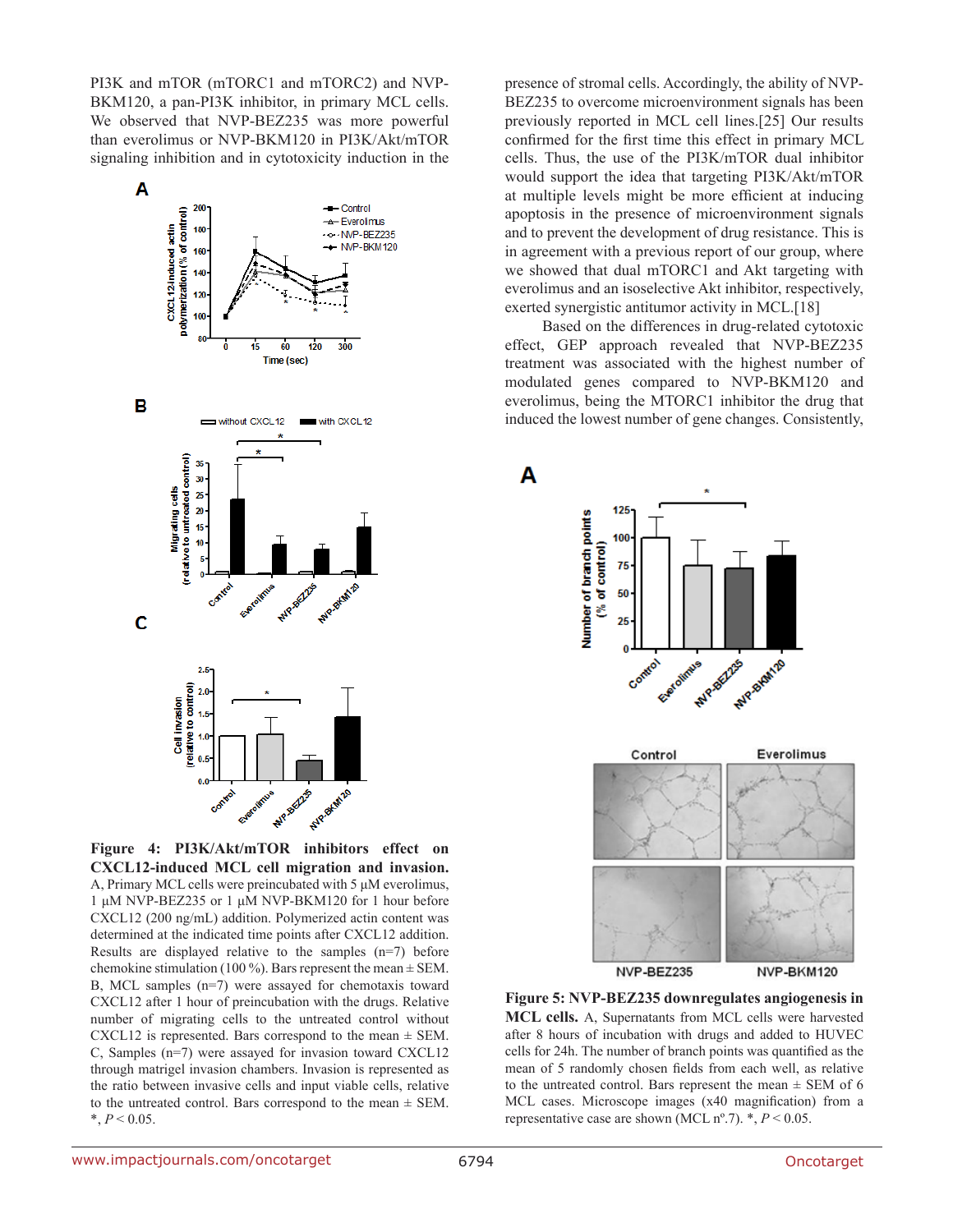NVP-BEZ235-treated MCL samples downregulated wellknown pathways affected by PI3K/Akt/mTOR inhibitors. [2] In addition, we observed inhibition of pathways involved in angiogenesis, cell invasion and inflammation processes. Importantly, NVP-BEZ235 treatment downregulated IL6 and IL4 cytokine signaling pathways confirming an essential contribution of STAT family to the PI3K/mTOR pathway[33] in MCL.

Interactions between the neoplastic B cells and accessory cells in tissue microenvironments, such as the lymphatic tissues, are critical for disease progression and chemoresistance in various B-cell malignancies. [34] In MCL, STAT3 activation has shown to be either constitutively through a cytokine autocrine loop of IL6 and/or IL10 secretion or in response to B-cell receptor engagement.[35] Moreover, IL6–mediated STAT3 activation has recently been found to compromise the therapeutic effect of chemotherapy in MCL.[36] In this context, we demonstrated that NVP-BEZ235 was able to decrease STAT3 signaling in the presence of IL6, in contrast to everolimus or NVP-BKM120. Besides, NVP-BEZ235 also downregulated the gene expression levels of *HCK*, *IRF1*, *SP110* and *STAT1*, all genes related to the IL6 signaling pathway. As human bone marrow stromal cells have been described to secrete IL6,[37;38] we hypothesize that NVP-BEZ235 increased cytotoxicity in HS-5 coculture could be related to its ability to interfere with cytokine signaling.

Growth-promoting activity of IL4 by means of STAT6 phosphorylation has also been described in B-cell lymphomas.[33;39-41] Interestingly, NVP-BEZ235 effectively overcame the prosurvival effect of IL4 as well as completely inhibited IL4 signaling. In addition, TLR4 levels were also found to be downregulated by NVP-BEZ235 treatment. A previous report described that the activation of TLR4 signaling in MCL cells, one of the predominant TLRs in these cells, induced proliferation and secretion of cytokines like IL6 and VEGF.[42] Recently, a whole-exome sequencing study detected recurrent activating mutations in TLR2 that increased the IL6 production among other chemokines.[43] Moreover, NVP-BEZ235 was found to inhibit multiple paracrine and autocrine survival growth factors in PI3K/Akt/mTORaddicted lymphomas.[19] Thus, our data support that NVP-BEZ235 treatment may interfere with cytokine signaling in MCL, which is crucial for keeping tumor thriving in its microenvironment.

A key event in the development and progression of cancer is the potential of tumor cells to migrate and invade into surrounding tissues. In this context, we show for the first time that NVP-BEZ235 clearly reduced the migratory and invasive potential of MCL cells, as indicated in GEP data. Recently, ibrutinib[44] and sorafenib[45] have been described to inhibit migration of MCL cells, indicating the potential of the BCR-associated kinase inhibitors in modulating the homing of MCL cells into lymphoid

tissues. Besides migratory and invasive processes, angiogenesis appears to be of particular importance in the physiopathology of lymphomas, as disease progression was found to correlate with increased angiogenic activity. [46] In this sense, involvement of PI3K/Akt/mTOR pathway in cell invasion and angiogenesis has been proposed in follicular lymphoma.[47] Here, we provide the first evidence of NVP-BEZ235 ability to interfere with the angiogenic process. This effect could be related to the observed downregulation of STAT3 signaling, as it was demonstrated to participate in angiogenic responses in vivo.[48]

MCL is one of the most difficult types of lymphoma to treat, which is due in part to its frequent relapses and progressive resistance to treatment suggesting that the microenvironment may sustain residual tumor cells resistant to chemotherapy.[1] Our findings suggest the use of NVP-BEZ235 as a therapeutic strategy to interfere with malignant cell/microenvironment interactions, thanks to its involvement in essential processes such as angiogenesis, migration, invasiveness and cytokine signaling. We propose that targeting the PI3K/Akt/mTOR pathway at multiple levels may therefore provide a more effective antitumor activity than the current strategies using mTOR inhibitors in MCL.

# **METHODS**

## **Culture of primary and stromal cells**

Primary cells from 11 patients diagnosed of MCL were obtained. The ethical approvals for this project including the informed consent of the patients were granted following the guidelines of the Hospital Clínic Ethics Committee and The Code of Ethics of the World Medical Association (Declaration of Helsinki). The characteristics of these patients are listed in Table 1. The DNA copy number alterations and mutational profile of these samples were previously characterized using Affymetrix 6.0 SNP arrays and whole-exome sequencing. [43] Primary cryopreserved MCL cells were cultured as previously described.[18] When indicated, MCL cells were cocultured with the human bone marrow-derived stromal cell line HS-5 (ATCC) in 96-well plates as described.[10]

## **Treatments and flow cytometry analysis of apoptosis**

Primary MCL cells were incubated as indicated with 5  $\mu$ M everolimus, 1  $\mu$ M NVP-BEZ235 or 1  $\mu$ M NVP-BKM120 (all drugs kindly provided by Novartis). When indicated, cells were simultaneously incubated with interleukin 4 (IL4; 20 ng/mL) or interleukin 6 (IL6; 40 ng/mL) and the drugs. Cell viability was quantified by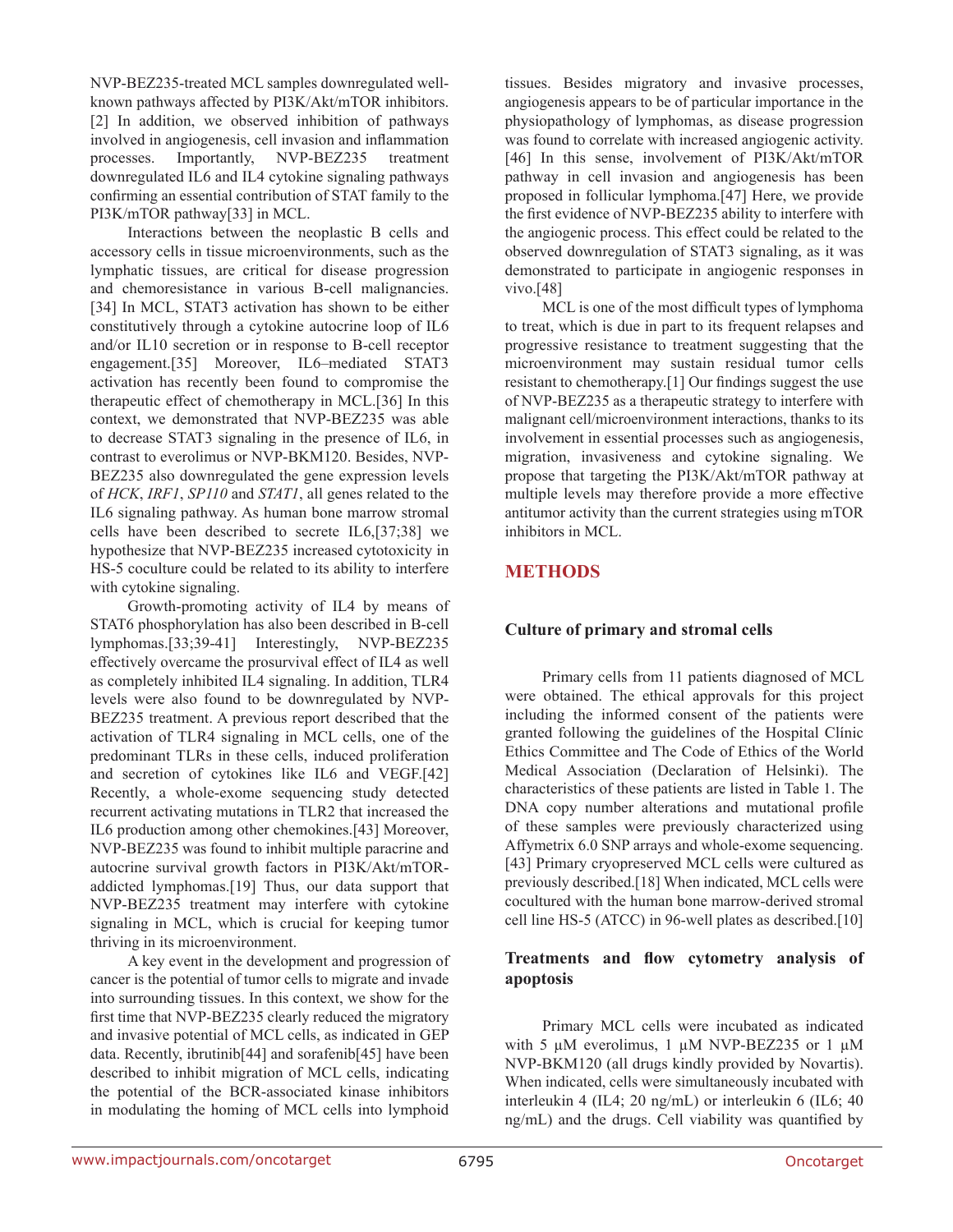flow cytometry analysis after double labeling of cells for phosphatidylserine exposure with Annexin V-fluorescein isothiocyanate (FITC), and for nuclear membrane permeabilization with propidium iodide (PI; eBioscience). Annexin V-FITC and PI negative population was considered as viable cells. Labeled cells were acquired on an Attune cytometer (Life Technologies).

#### **Western blot analysis**

Whole protein extraction and Western blot analysis were done as previously described.[18] Membranes were probed with the following primary antibodies from Cell Signaling Technology (Danvers): phospho-Akt (Ser473), phospho-ribosomal protein S6 (RPS6; Ser235/236), phospho-4EBP1 (Thr37/46), phospho-eIF4E (Ser209), phospho-STAT3 (Tyr705, clone D3A7), phospho-STAT6 (Tyr641), Akt, RPS6, 4EBP1, eIF4E, STAT3 (clone 79D7) and STAT6 (clone D3H4). Horseradish peroxidaselabeled anti-mouse IgG (Sigma) and anti-rabbit IgG (Cell Signaling Technology) were used as secondary antibodies. Ratio between phosphorylated and total protein levels was calculated and relative protein quantification in treated versus control extracts was conducted with Image Gauge software (Fujifilm). Equal protein loading was confirmed by re-probing membranes with anti-β-actin or anti-αtubulin antibodies (Sigma).

#### **Gene expression profiling (GEP)**

Total RNA was isolated from primary MCL cells, previously exposed to 5 µM everolimus, 1 µM NVP-BEZ235 or 1  $\mu$ M NVP-BKM120 for 8 hours, using the TRIzol reagent (Life Technologies) according to manufacturer's instructions. RNA integrity was examined with the Agilent 2100 Bioanalyzer (Agilent Technologies) and 150 ng of high quality RNA were used to generate biotin-labeled cRNA. After cRNA fragmentation, samples were hybridized on the HT HG-U219 GeneChip perfect-match-only array plate (Affymetrix) following standardized protocols. Scanning was processed in the Gene Titan instrument (Affymetrix) and analyzed with GeneChip Command Console Software (AGCC) (Affymetrix). Raw data were normalized using the Robust Multichip Analysis (RMA) algorithm implemented in the Expression Console Software v1.1 (Affymetrix). Raw data have been deposited in the Gene Expression Omnibus Database (accession number GSE53309).

Unsupervised hierarchical clustering of the 10000 high-standard deviation genes was performed using Pearson's correlation coefficient and average linkage, as the similarity measure and clustering algorithm respectively, within TM4-MultiExperiment Viewer platform. Genes modulated by a specific treatment were displayed with Cluster (version 2.11) and TreeView

(version 1.6) softwares (Eisen Laboratory). The scaled expression value is plotted in red-blue color scale with red indicating high gene expression and blue indicating low gene expression.

#### **Gene set enrichment analysis (GSEA)**

Significant gene signatures differentially regulated by each drug *versus* untreated cells were identified with GSEA version 2.0 (Broad Institute at MIT; http://www. broadinstitute.org/gsea/) using the C2 (curated gene sets) collection from the Molecular Signature Database v2.5. A two-class analysis with 1000 permutations of gene sets and a weighted metric was used. Gene sets with a false discovery rate (FDR) below 0.05 were considered significant.

#### **mRNA quantification by real-time PCR**

Total RNA was extracted using TRIzol method (Life technologies) as above. In order to eliminate any traces of DNA, RNA was incubated with the DNA-free kit (Life Technologies). DNA-free RNA (0.5-1 μg) was retrotranscribed to cDNA using the High Capacity cDNA Reverse Transcription kit (Life Technologies). Then, samples were processed to Specific Target Amplification using the TaqMan PreAmp Master Mix and the TaqMan Gene Expression Assays (Life Technologies) for a multiplexed preamplification of the targets of interest (Supplementary Table A.1). Finally, samples were diluted 1/5 in Tris-EDTA buffer and 48.48 Dynamic Array – Gene Expression IFC (Fluidigm Corporation) was run as recommended by the manufacturer, with the same TaqMan Gene Expression Assays as before. The relative expression of each gene was quantified by the comparative cycle threshold (*C*t) method (*ΔΔC*t) using *GUSB* as endogenous control. mRNA expression levels are given in arbitrary units, taking as a reference the untreated control sample.

#### **Chemotaxis and actin polymerization assays**

CXCL12-induced chemotaxis and actin polymerization assays were performed as previously described.[10] Migration is represented as the relative number of migrating cells, taking as a reference the untreated control without CXCL12. As for actin polymerization assays, results are plotted relative to the mean fluorescence of the sample before the addition of CXCL12.

#### **Cell invasion assay**

Primary MCL cells were serum-starved for 1.5 hours in FBS-free RPMI 1640 (10<sup>7</sup> cells/mL). Next, cells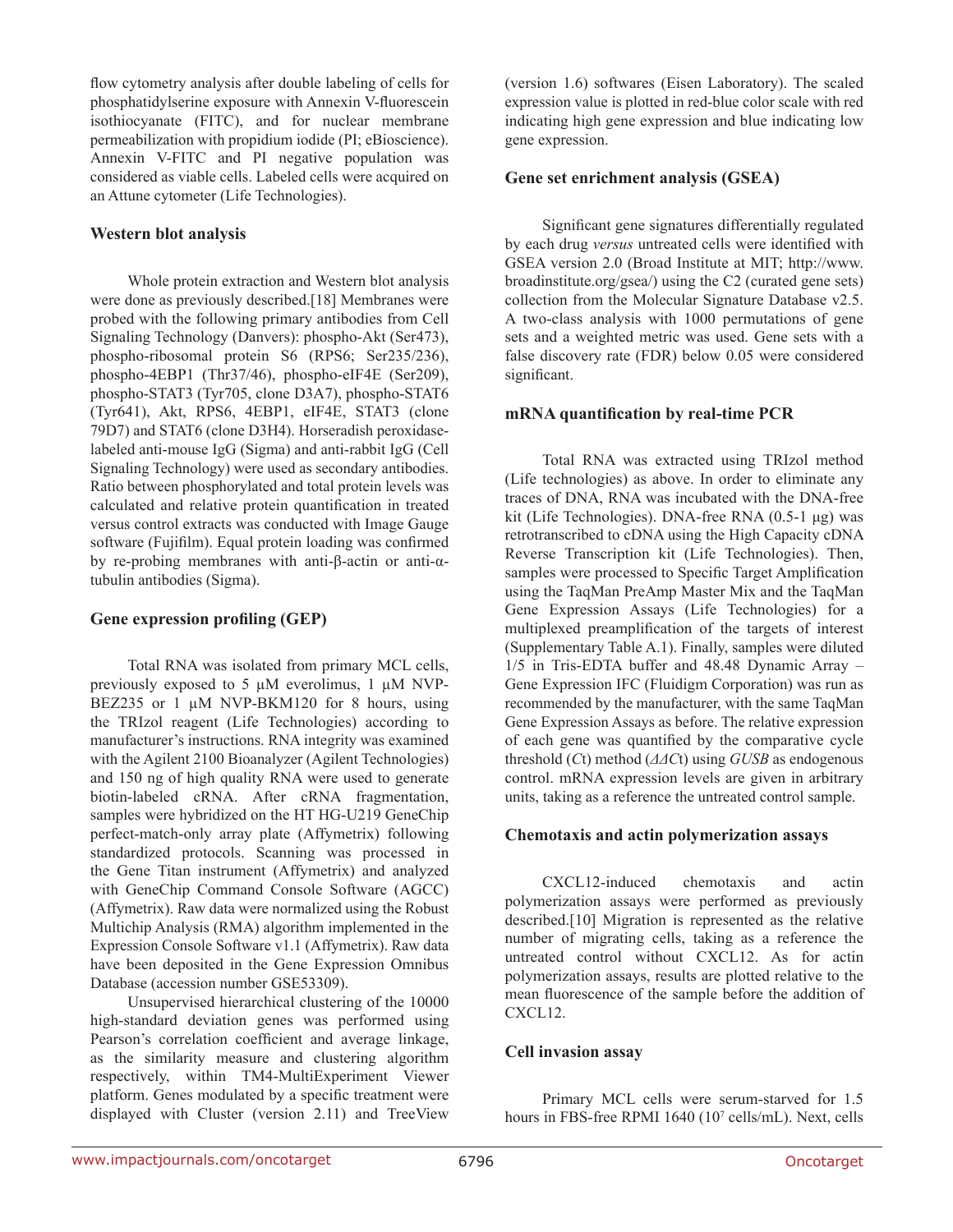were diluted  $(5x10^6 \text{ cells/mL}$  with 0.5 % BSA in RPMI 1640), incubated with the corresponding drugs for 1 hour and afterwards, 100 µL were added to the top chambers of rehydrated BioCoat Matrigel Invasion Chambers (Becton Dickinson). Chambers had been previously transferred to wells containing 600 μL of 0.5 % BSA in RPMI 1640 with 200 ng/mL of CXCL12. Input cell count was obtained from adding 100 μL of cell suspension to wells containing 600 μL of 0.5 % BSA in RPMI 1640. After 24 hours of incubation, 100 μL were collected in triplicate from each lower chamber and input well, viable cells gated in a FSC/SSC plot and counted on an Attune cytometer under constant flow rate. Invasion is represented as the ratio between invasive cells and input viable cells, relative to the untreated control.

#### **HUVEC tube formation assay**

HUVEC cells, kindly provided by Dr MC Cid (IDIBAPS), were cultured in RPMI 1640 supplemented with 20 % defined bovine calf serum (Thermo Fisher Scientific), 0.2 mg/mL endothelial cell growth supplement (Becton Dickinson), 5 units/mL sodium heparin (EMD Millipore), 2 mM glutamine, 100 units/mL penicillinstreptomycin, 50 μg/mL gentamycin (Life Technologies) and 2.5 μg/mL fungizone (Sigma). Supernatant from primary MCL cells (2x10<sup>6</sup> cells/mL) was collected after 8 hours of incubation with drugs. Twenty-four-well plates were coated with 300 μL of Matrigel (Becton Dickinson) and allowed to polymerize for 30 minutes at 37ºC. Subsequently, 500 μL of the supernatant of interest and 500 μL of HUVEC cells  $(0.8x10^5 \text{ cells/mL})$  in its medium were added into each culture well. After 24 hours of incubation, the number of branch points was quantified as the mean of 5 randomly chosen fields from each well. Images were taken at x40 magnification in a DM IL LED microscope coupled to a DFC295 camera with Leica Application Suite v 3.7 software (Leica).

#### **Statistical analysis**

Nonparametric Wilcoxon signed rank test was used to compare the mean of a set of samples to a theoretical value. Comparison between two groups of samples was evaluated by non-parametric Wilcoxon paired t-test. Statistical analysis was conducted with the use of GraphPad Prism 4.0 software (GraphPad Software).

#### **ACKNOWLEDGMENTS**

The authors thank Laura Jiménez and Sandra Cabezas for their technical support, and Dr Maria C. Cid for providing HUVEC cells. This work was carried out at the Esther Koplowitz Center, Barcelona. Everolimus, NVP-BKM120 and NVP-BEZ235 were kindly provided by Novartis.

This study was supported by research funding from Ministerio de Ciencia e Innovación (SAF 12/31242), Redes Temáticas de Investigación Cooperativa de Cáncer from the Instituto de Salud Carlos III (ISCIII), Spanish Ministry of Economy and Competitiveness & European Regional Development Fund (ERDF) "Una manera de hacer Europa" RD12/0036/0004, RD12/0036/0036 and Generalitat de Catalunya 2009SGR967 (D.C). M.L-G has a contract from Fundación Científica de la Asociación Española contra el Cáncer. A.M is recipient of predoctoral fellowship FPI from Ministerio de Ciencia e Innovación. P.P-G holds a contract from Ramón y Cajal program (RYC2009-05134) and a grant from Ministerio de Ciencia e Innovación (SAF 11/29326). GR holds a contract from Miguel Servet program and a grant from Fondo de Investigación Sanitaria (PI12/01847).

#### **AUTHORSHIP AND DISCLOSURES**

L.R contributed to the design of the study, performed the research, analyzed the data and wrote the paper. A.M helped with GEP and GSEA data analysis and revised the article. S.X-T., M.L-G., P.P-G. and G.R. contributed to the interpretation of data and critically revised the article. J.R. helped with the research. M.A., I.S., and S.B participated in collecting MCL data and revising the article. E.C. revised the final version of the manuscript. D.C. was the principal investigator and contributed to the design of the study, interpretation of data, and to write the paper. All authors revised the manuscript critically and approved the final version to be published.

The authors declare no competing financial interests.

## **REFERENCES**

- 1. Jares P, Colomer D, Campo E. Molecular pathogenesis of mantle cell lymphoma. J Clin Invest. 2012; 122: 3416-3423.
- 2. Liu P, Cheng H, Roberts TM, Zhao JJ. Targeting the phosphoinositide 3-kinase pathway in cancer. Nat Rev Drug Discov. 2009; 8: 627-644.
- 3. Dal CJ, Zancai P, Terrin L, Guidoboni M, Ponzoni M, Pavan A, Spina M, Bergamin S, Rizzo S, Tirelli U, De RA, Doglioni C, Dolcetti R. Distinct functional significance of Akt and mTOR constitutive activation in mantle cell lymphoma. Blood. 2008; 111: 5142-5151.
- 4. Psyrri A, Papageorgiou S, Liakata E, Scorilas A, Rontogianni D, Kontos CK, Argyriou P, Pectasides D, Harhalakis N, Pappa V, Kolialexi A, Economopoulou C, Kontsioti F, et al. Phosphatidylinositol 3'-kinase catalytic subunit alpha gene amplification contributes to the pathogenesis of mantle cell lymphoma. Clin Cancer Res. 2009; 15: 5724-5732.
- 5. Gopal A, Kahl BS, de Vos S, Wagner-Johnston ND, Schuster SJ, Blum KA, Jurczak WJ, Flinn IW, Flowers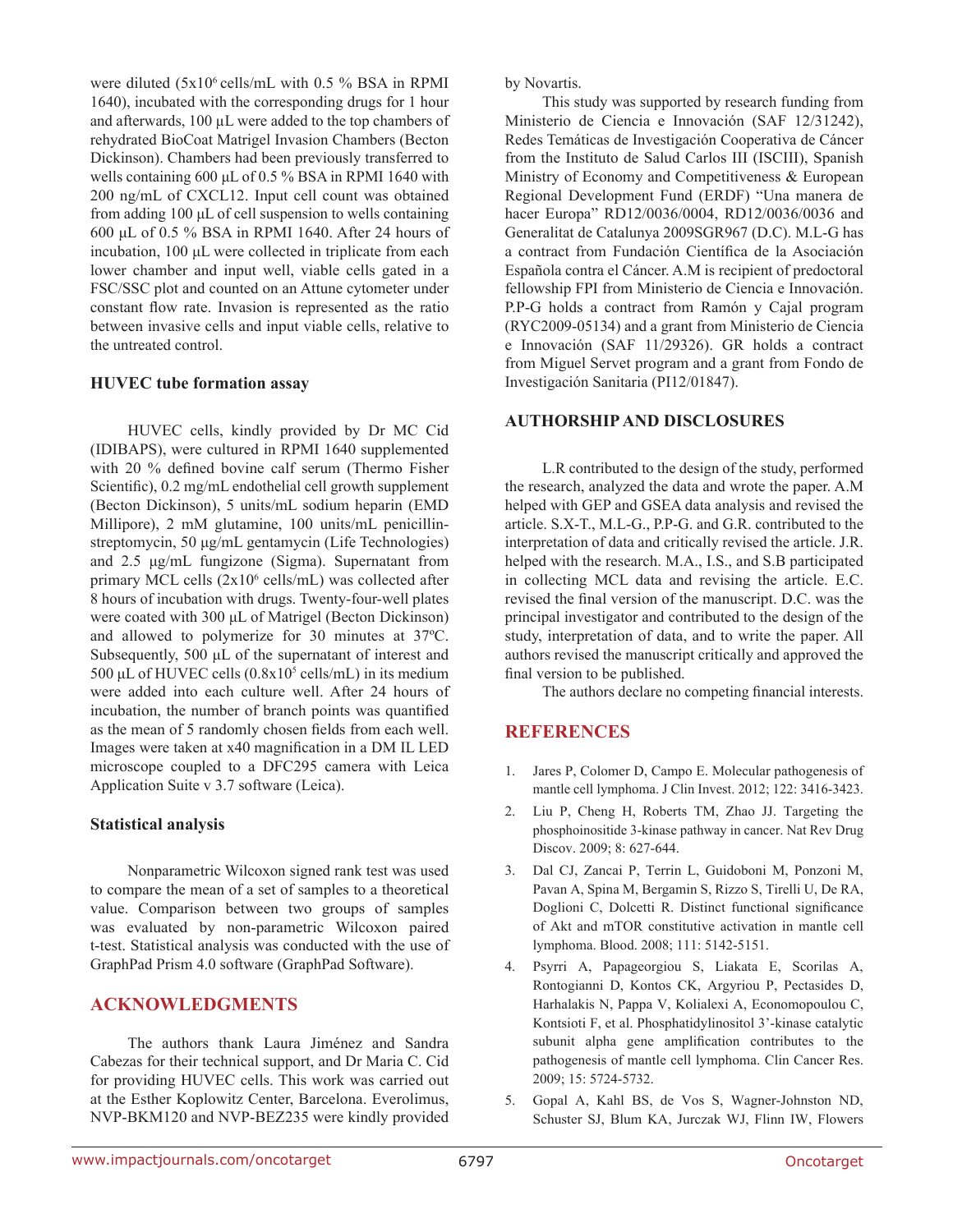CR, Martin P, Viardot A, Goy A, Davies A, et al. Mature Response Data From a Phase 2 Study Of PI3K-Delta Inhibitor Idelalisib In Patients With Double (Rituximab and Alkylating Agent)-Refractory Indolent B-Cell Non-Hodgkin Lymphoma (iNHL). ASH Annual Meeting Abstracts. 2013.

- 6. Coutre SE, Leonard JP, Barrientos JC, de Vos S, Flinn I, Furman RR, Brown JR, Wagner-Johnston N, Benson DMJr, Schreeder MT, Sharman JP, Boyd T, Spurgeon S, et al. Clinical Activity Of Idelalisib (GS-1101), a Selective Inhibitor Of PI3Kd, In Phase 1 and 2 Trials In Chronic Lymphocytic Leukemia (CLL): Effect Of Del(17p)/TP53 Mutation, Del(11q), IGHV Mutation, and NOTCH1 Mutation. ASH Annual Meeting Abstracts. 2013.
- 7. Kahl B, Byrd JC, Flinn IW, Wagner-Johnston N, Spurgeon S, Benson DM, Jr., Furman RR, Brown JR, Coutre S, Lannutti B, Giese NA, Ulrich RG, Webb HK, et al. Clinical Safety and Activity In a Phase 1 Study of CAL-101, An Isoform-Selective Inhibitor of Phosphatidylinositol 3-Kinase P110{delta}, In Patients with Relapsed or Refractory Non-Hodgkin Lymphoma. ASH Annual Meeting Abstracts. 2010; 116: 1777.
- 8. Iyengar S, Clear A, Bodor C, Maharaj L, Lee A, Calaminici M, Matthews J, Iqbal S, Auer R, Gribben J, Joel S. P110alpha-mediated constitutive PI3K signaling limits the efficacy of p110delta-selective inhibition in mantle cell lymphoma, particularly with multiple relapse. Blood. 2013; 121: 2274-2284.
- 9. Rodon J, Dienstmann R, Serra V, Tabernero J. Development of PI3K inhibitors: lessons learned from early clinical trials. Nat Rev Clin Oncol. 2013; 10: 143-153.
- 10. Rosich L, Saborit-Villarroya I, Lopez-Guerra M, Xargay-Torrent S, Montraveta A, Aymerich M, Villamor N, Campo E, Perez-Galan P, Roue G, Colomer D. The phosphatidylinositol-3-kinase inhibitor NVP-BKM120 overcomes resistance signals derived from microenvironment by regulating the Akt/FoxO3a/Bim axis in chronic lymphocytic leukemia cells. Haematologica. 2013; 98: 1739-1747.
- 11. Zheng Y, Yang J, Qian J, Zhang L, Lu Y, Li H, Lin H, Lan Y, Liu Z, He J, Hong S, Thomas S, Shah J, et al. Novel phosphatidylinositol 3-kinase inhibitor NVP-BKM120 induces apoptosis in myeloma cells and shows synergistic anti-myeloma activity with dexamethasone. J Mol Med (Berl). 2012; 90: 695-706.
- 12. Ren H, Zhao L, Li Y, Yue P, Deng X, Owonikoko TK, Chen M, Khuri FR, Sun SY. The PI3 kinase inhibitor NVP-BKM120 induces GSK3/FBXW7-dependent Mcl-1 degradation, contributing to induction of apoptosis and enhancement of TRAIL-induced apoptosis. Cancer Lett. 2013; 338: 229-238.
- 13. Zang C, Eucker J, Liu H, Coordes A, Lenarz M, Possinger K, Scholz CW. Inhibition of pan-class I phosphatidylinositol-3-kinase by NVP-BKM120 effectively blocks proliferation and induces cell death in diffuse large B-cell

lymphoma. Leuk Lymphoma. 2014; 55: 425-434.

- 14. Bendell JC, Rodon J, Burris HA, de JM, Verweij J, Birle D, Demanse D, De Buck SS, Ru QC, Peters M, Goldbrunner M, Baselga J. Phase I, dose-escalation study of BKM120, an oral pan-Class I PI3K inhibitor, in patients with advanced solid tumors. J Clin Oncol. 2012; 30: 282-290.
- 15. Fasolo A, Sessa C. Targeting mTOR pathways in human malignancies. Curr Pharm Des. 2012; 18: 2766-2777.
- 16. Weniger MA, Wiestner A. Molecular targeted approaches in mantle cell lymphoma. Semin Hematol. 2011; 48: 214- 226.
- 17. O'Reilly KE, Rojo F, She QB, Solit D, Mills GB, Smith D, Lane H, Hofmann F, Hicklin DJ, Ludwig DL, Baselga J, Rosen N. mTOR inhibition induces upstream receptor tyrosine kinase signaling and activates Akt. Cancer Res. 2006; 66: 1500-1508.
- 18. Rosich L, Xargay-Torrent S, Lopez-Guerra M, Campo E, Colomer D, Roue G. Counteracting autophagy overcomes resistance to everolimus in mantle cell lymphoma. Clin Cancer Res. 2012; 18: 5278-5289.
- 19. Bhatt AP, Bhende PM, Sin SH, Roy D, Dittmer DP, Damania B. Dual inhibition of PI3K and mTOR inhibits autocrine and paracrine proliferative loops in PI3K/Akt/ mTOR-addicted lymphomas. Blood. 2010; 115: 4455-4463.
- 20. Maira SM, Stauffer F, Brueggen J, Furet P, Schnell C, Fritsch C, Brachmann S, Chene P, De PA, Schoemaker K, Fabbro D, Gabriel D, Simonen M, et al. Identification and characterization of NVP-BEZ235, a new orally available dual phosphatidylinositol 3-kinase/mammalian target of rapamycin inhibitor with potent in vivo antitumor activity. Mol Cancer Ther. 2008; 7: 1851-1863.
- 21. Bhende PM, Park SI, Lim MS, Dittmer DP, Damania B. The dual PI3K/mTOR inhibitor, NVP-BEZ235, is efficacious against follicular lymphoma. Leukemia. 2010; 24: 1781- 1784.
- 22. Shortt J, Martin BP, Newbold A, Hannan KM, Devlin JR, Baker AJ, Ralli R, Cullinane C, Schmitt CA, Reimann M, Hall MN, Wall M, Hannan RD, et al. Combined inhibition of PI3K-related DNA damage response kinases and mTORC1 induces apoptosis in MYC-driven B-cell lymphomas. Blood. 2013; 121: 2964-2974.
- 23. Chiarini F, Grimaldi C, Ricci F, Tazzari PL, Evangelisti C, Ognibene A, Battistelli M, Falcieri E, Melchionda F, Pession A, Pagliaro P, McCubrey JA, Martelli AM. Activity of the novel dual phosphatidylinositol 3-kinase/mammalian target of rapamycin inhibitor NVP-BEZ235 against T-cell acute lymphoblastic leukemia. Cancer Res. 2010; 70: 8097- 8107.
- 24. Muller A, Zang C, Chumduri C, Dorken B, Daniel PT, Scholz CW. Concurrent inhibition of PI3K and mTORC1/ mTORC2 overcomes resistance to rapamycin induced apoptosis by down-regulation of Mcl-1 in mantle cell lymphoma. Int J Cancer. 2013; 133: 1813-1824.
- 25. Civallero M, Cosenza M, Marcheselli L, Pozzi S, Sacchi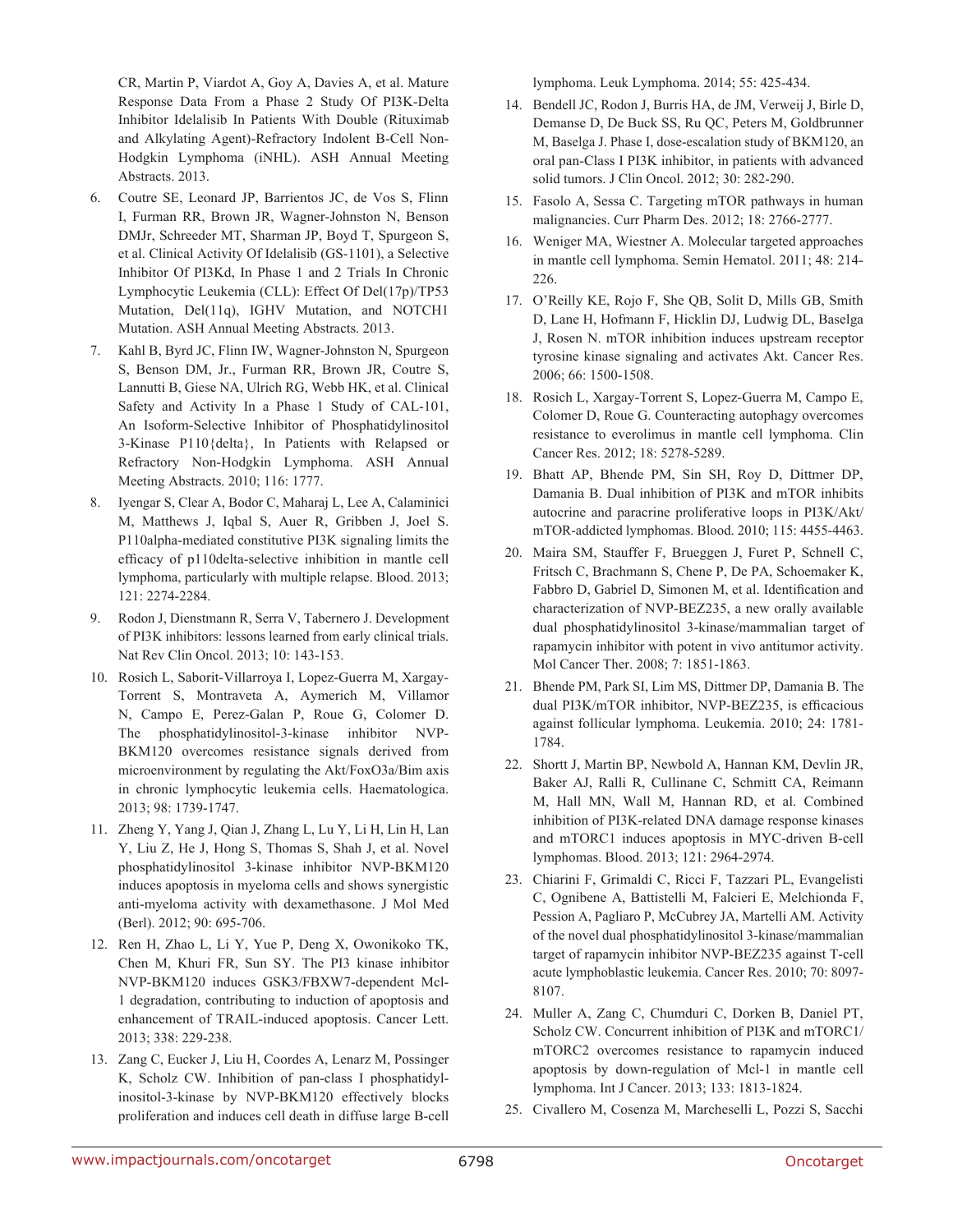S. NVP-BEZ235 alone and in combination in mantle cell lymphoma: an effective therapeutic strategy. Expert Opin Investig Drugs. 2012; 21: 1597-1606.

- 26. Kim A, Park S, Lee JE, Jang WS, Lee SJ, Kang HJ, Lee SS. The dual PI3K and mTOR inhibitor NVP-BEZ235 exhibits anti-proliferative activity and overcomes bortezomib resistance in mantle cell lymphoma cells. Leuk Res. 2012; 36: 912-920.
- 27. Vainchenker W, Constantinescu SN. JAK/STAT signaling in hematological malignancies. Oncogene. 2013; 32: 2601- 2613.
- 28. Renner C, Zinzani PL, Gressin R, Klingbiel D, Dietrich PY, Hitz F, Bargetzi M, Mingrone W, Martinelli G, Trojan A, Bouabdallah K, Lohri A, Gyan E, et al. A multicenter phase II trial (SAKK 36/06) of single-agent everolimus (RAD001) in patients with relapsed or refractory mantle cell lymphoma. Haematologica. 2012; 97: 1085-1091.
- 29. Hess G, Herbrecht R, Romaguera J, Verhoef G, Crump M, Gisselbrecht C, Laurell A, Offner F, Strahs A, Berkenblit A, Hanushevsky O, Clancy J, Hewes B, et al. Phase III study to evaluate temsirolimus compared with investigator's choice therapy for the treatment of relapsed or refractory mantle cell lymphoma. J Clin Oncol. 2009; 27: 3822-3829.
- 30. Smith SM, van BK, Karrison T, Dancey J, McLaughlin P, Younes A, Smith S, Stiff P, Lester E, Modi S, Doyle LA, Vokes EE, Pro B. Temsirolimus has activity in non-mantle cell non-Hodgkin's lymphoma subtypes: The University of Chicago phase II consortium. J Clin Oncol. 2010; 28: 4740- 4746.
- 31. Ansell SM, Tang H, Kurtin PJ, Koenig PA, Inwards DJ, Shah K, Ziesmer SC, Feldman AL, Rao R, Gupta M, Erlichman C, Witzig TE. Temsirolimus and rituximab in patients with relapsed or refractory mantle cell lymphoma: a phase 2 study. Lancet Oncol. 2011; 12: 361-368.
- 32. Witzig TE, Reeder CB, LaPlant BR, Gupta M, Johnston PB, Micallef IN, Porrata LF, Ansell SM, Colgan JP, Jacobsen ED, Ghobrial IM, Habermann TM. A phase II trial of the oral mTOR inhibitor everolimus in relapsed aggressive lymphoma. Leukemia. 2011; 25: 341-347.
- 33. Vogt PK, Hart JR. PI3K and STAT3: a new alliance. Cancer Discov. 2011; 1: 481-486.
- 34. Burger JA, Gribben JG. The microenvironment in chronic lymphocytic leukemia (CLL) and other B cell malignancies: Insight into disease biology and new targeted therapies. Semin Cancer Biol. 2014; 24: 71-81.
- 35. Baran-Marszak F, Boukhiar M, Harel S, Laguillier C, Roger C, Gressin R, Martin A, Fagard R, Varin-Blank N, jchenbaum-Cymbalista F, Ledoux D. Constitutive and B-cell receptor-induced activation of STAT3 are important signaling pathways targeted by bortezomib in leukemic mantle cell lymphoma. Haematologica. 2010; 95: 1865- 1872.
- 36. Zhang L, Yang J, Qian J, Li H, Romaguera JE, Kwak LW, Wang M, Yi Q. Role of the microenvironment in mantle

cell lymphoma: IL-6 is an important survival factor for the tumor cells. Blood. 2012; 120: 3783-3792.

- 37. Roecklein BA, Torok-Storb B. Functionally distinct human marrow stromal cell lines immortalized by transduction with the human papilloma virus E6/E7 genes. Blood. 1995; 85: 997-1005.
- 38. Nakao T, Kim S, Ohta K, Kawano H, Hino M, Miura K, Tatsumi N, Iwao H. Role of mitogen-activated protein kinase family in serum-induced leukaemia inhibitory factor and interleukin-6 secretion by bone marrow stromal cells. Br J Pharmacol. 2002; 136: 975-984.
- 39. Calvo KR, Dabir B, Kovach A, Devor C, Bandle R, Bond A, Shih JH, Jaffe ES. IL-4 protein expression and basal activation of Erk in vivo in follicular lymphoma. Blood. 2008; 112: 3818-3826.
- 40. Castillo R, Mascarenhas J, Telford W, Chadburn A, Friedman SM, Schattner EJ. Proliferative response of mantle cell lymphoma cells stimulated by CD40 ligation and IL-4. Leukemia. 2000; 14: 292-298.
- 41. Natoli A, Lupertz R, Merz C, Muller WW, Kohler R, Krammer PH, Li-Weber M. Targeting the IL-4/IL-13 signaling pathway sensitizes Hodgkin lymphoma cells to chemotherapeutic drugs. Int J Cancer. 2013; 133: 1945- 1954.
- 42. Wang L, Zhao Y, Qian J, Sun L, Lu Y, Li H, Li Y, Yang J, Cai Z, Yi Q. Toll-like receptor-4 signaling in mantle cell lymphoma: effects on tumor growth and immune evasion. Cancer. 2013; 119: 782-791.
- 43. Bea S, Valdes-Mas R, Navarro A, Salaverria I, Martin-Garcia D, Jares P, Gine E, Pinyol M, Royo C, Nadeu F, Conde L, Juan M, Clot G, et al. Landscape of somatic mutations and clonal evolution in mantle cell lymphoma. Proc Natl Acad Sci U S A. 2013; 110: 18250-18255.
- 44. Chang BY, Francesco M, De Rooij MF, Magadala P, Steggerda SM, Huang MM, Kuil A, Herman SE, Chang S, Pals ST, Wilson W, Wiestner A, Spaargaren M, et al. Egress of CD19(+)CD5(+) cells into peripheral blood following treatment with the Bruton tyrosine kinase inhibitor ibrutinib in mantle cell lymphoma patients. Blood. 2013; 122: 2412- 2424.
- 45. Xargay-Torrent S, Lopez-Guerra M, Montraveta A, Saborit-Villarroya I, Rosich L, Navarro A, Perez-Galan P, Roue G, Campo E, Colomer D. Sorafenib inhibits cell migration and stroma-mediated bortezomib resistance by interfering B-cell receptor signaling and protein translation in mantle cell lymphoma. Clin Cancer Res. 2013; 19: 586-597.
- 46. Ruan J, Hajjar K, Rafii S, Leonard JP. Angiogenesis and antiangiogenic therapy in non-Hodgkin's lymphoma. Ann Oncol. 2009; 20: 413-424.
- 47. Fruchon S, Kheirallah S, Al ST, Ysebaert L, Laurent C, Leseux L, Fournie JJ, Laurent G, Bezombes C. Involvement of the Syk-mTOR pathway in follicular lymphoma cell invasion and angiogenesis. Leukemia. 2012; 26: 795-805.
- 48. Valdembri D, Serini G, Vacca A, Ribatti D, Bussolino